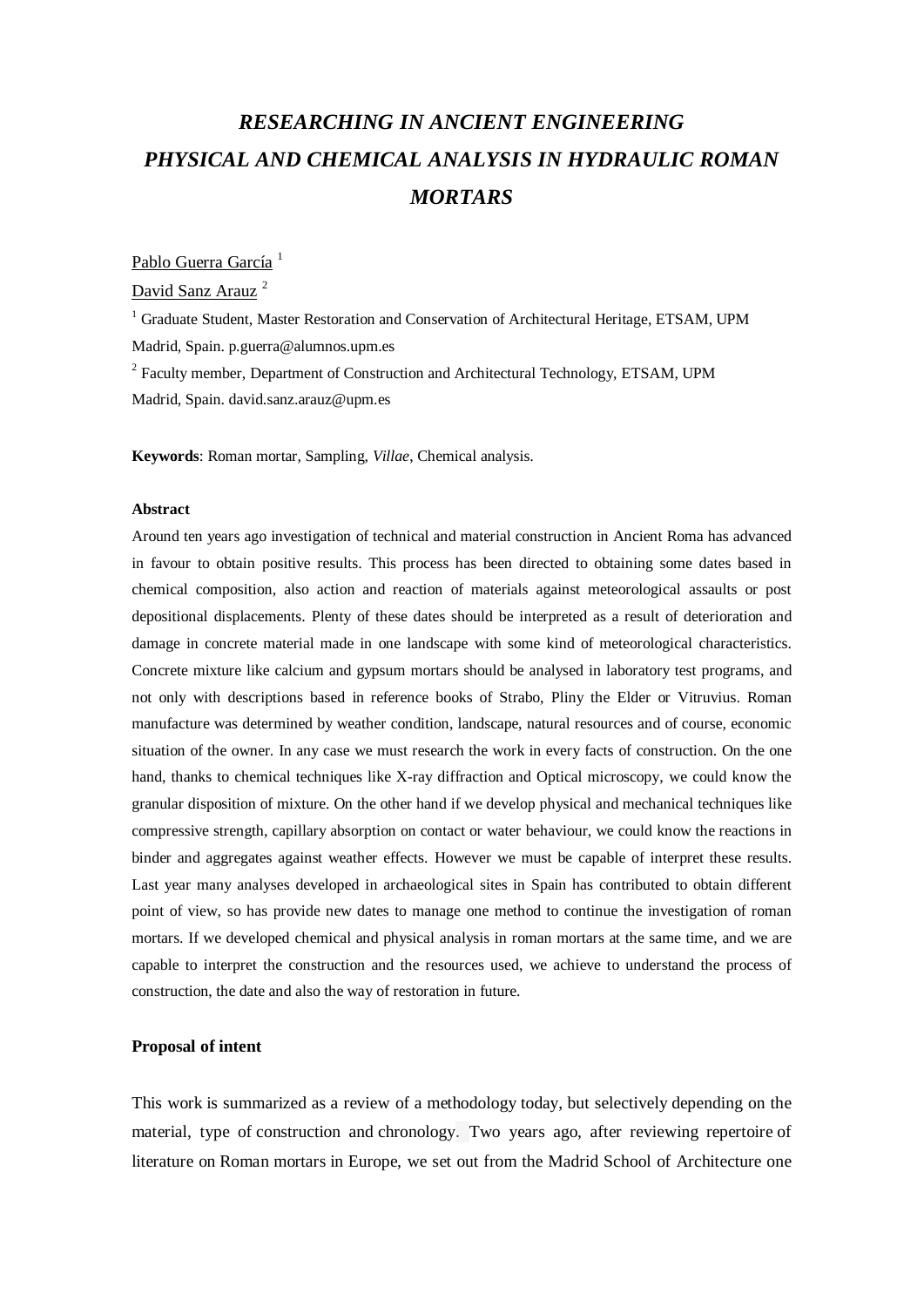investigation that already had numerous bibliographical examples. Knowledge about materials and construction techniques is an important part of one area of research, Archaeology of Architecture. For years research on historical mortars has many studies focused on restoration and characterization of mortar mixes. In the other hand studies about roman mortars are less numerous, although there are good examples in Italy, Portugal or France. After reviewing bibliography, a test plan was proposed with which it achieve the objectives: firstly create a statistical map of mortars in Iberian Peninsula, and then build a pattern of materials applicable to restoration. But there are few cases in which they were taken about twenty samples of roman mortars in six archaeological sites. This is our case. Thanks to a series of archaeological digs in Cuenca province, in Spain, we had the chance to take samples of mortar from production and housing areas. The chemicals and physicals assays developed (X-ray diffraction and optical microscopy) are part of a protocol comprehensive testing that tray to develop a pattern of production.

#### **Facts of chemical characterization**

Characterization of any construction resource does not give us an absolute chronology, but it gives us a first witness. Among the early case studies we can not forget the baggage of Bessac [1] and Gian Pietro Broggiolo [2]. In this field both developed an extensive and fundamental study of materials and Roman building techniques, not only from the description of the monuments but throughout its evolution and its study based on archaeology. We must also mention the work of Donati, one of the first exceptional studies of ancient material of construction [3].

Combined with archaeological data, they can give us an absolute chronology. This protocol that we defend has been used by some research groups in isolated samples from specific sites in Spain [4], Italy [5] or in Mediterranean Basin [6]. However the development of several tests in a single archaeological area of twenty kilometres around has not been developed before. This research has not only served as example of protocol for other areas been tested in the future. Also it has characterized different mortars located on several settlements in domain area of *Segobriga*. However similar cases are particularly relevant with amazing results, as projects developed by Civil Engineering Laboratory (LNEC) in Lisbon [7] and research project about lime mortar developed by Antonia Moropoulos at University of Athens [8]. We have been inspired by those serious works.

In any case, samples are part of pavements and foundation walls, settling basins, decantation pools and an aqueduct *specus* unknown in the area. We can see other research in similar areas in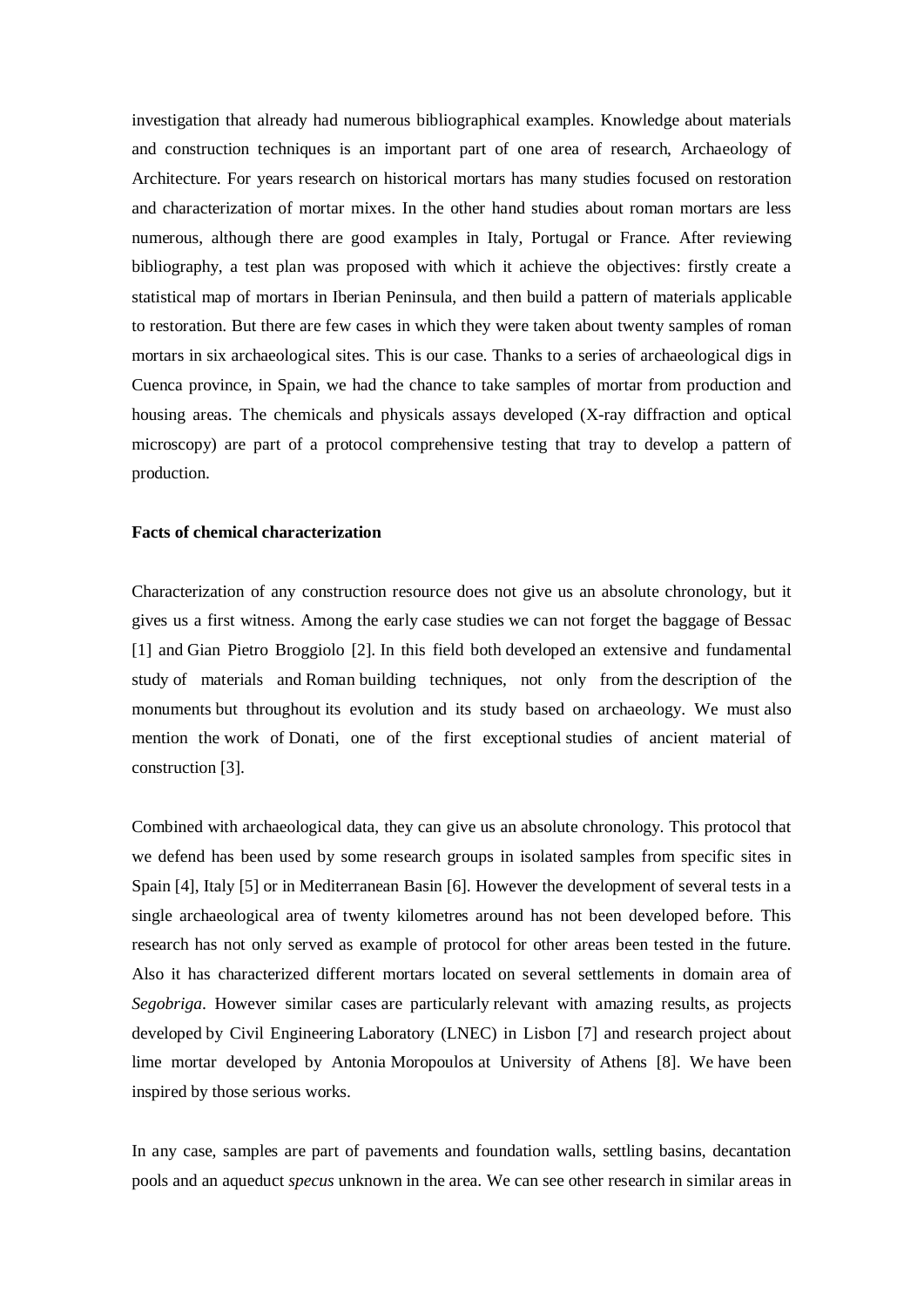archaeological complex as Roman Coliseum. There archaeologist applied several analyses in samples of lime mortar from walls and cistern too [9]. In our case when archaeological intervention finishes the work we proceeded with sequence of samples in an area of about twelve miles. One of the most important successes was that administration requested these series of samples, after a good work of archaeologists in the area. Time before discovery we developed a proposal for intervention based on careful reading of the existing studies. We want to acknowledge the help provided by Jorge Morín de Pablos and AUDEMA S.A. Company, in Spain, responsible of archaeological intervention. Once in work area we developed a sampling based on existing studies. Many of these works analyzed the materials from the point of view of buildings restoration [10]. Others however, focused on the characterization of the mass itself, without interpolating the results to archaeological context.

First we start surveying the place, and then we analyze each and every one of the structures that make it up. Finally we took samples in strict accordance with international standards. As Bisconti researching in Venetian historical mortars we manage a statistical table which is comparable with chronological dates [11]. We extracted samples from several building elements (walls, floors and foundations) whoso a relative chronology was collected thanks to archaeological found before. Sampling was developed using extraction tools. Foundations were drilled below to extract the mortar block. Thank to this protocol we made sure not to modify physical characteristics of binder and aggregates of sample.

Laboratory work has been developed at the Faculty of Geological Sciences, in Complutense University of Madrid. Performance of thin sections allowed the identification of components in different optical magnification. In this phase of research we could see certain expertise to make some mortars related to older chronology. Microscopy observation allows distinguishing visually blending components. This could be a first step in the characterization of mortar. As well as knowing if the mortar is hydraulic or not, we can distinguish partial grain size of aggregates. The particle size distribution, called granulometry too, is developed through sieves, and in certain times can determinate grain qualify. In our case we could observe a regular distribution of clay grains and binder well-mix. We have a full collection of works with thin films with excellent results in terms of optical microscopy. In opinion of Maartens Broekmans, around petrography method in two cases of deterioration:  $\tilde{o}(i)$  *both cases illustrate that petrography is an indispensable tool in the forensic assessment of concrete*  $(i)$ [12]. Petrography method and optical microscopy should be required in initial stages of any analysis of building materials. References are as wide as complete, so we highlight the work of Luxán, Dorrego and Laborde in mortars gypsum of Spain [13], sampling and analyses in Roman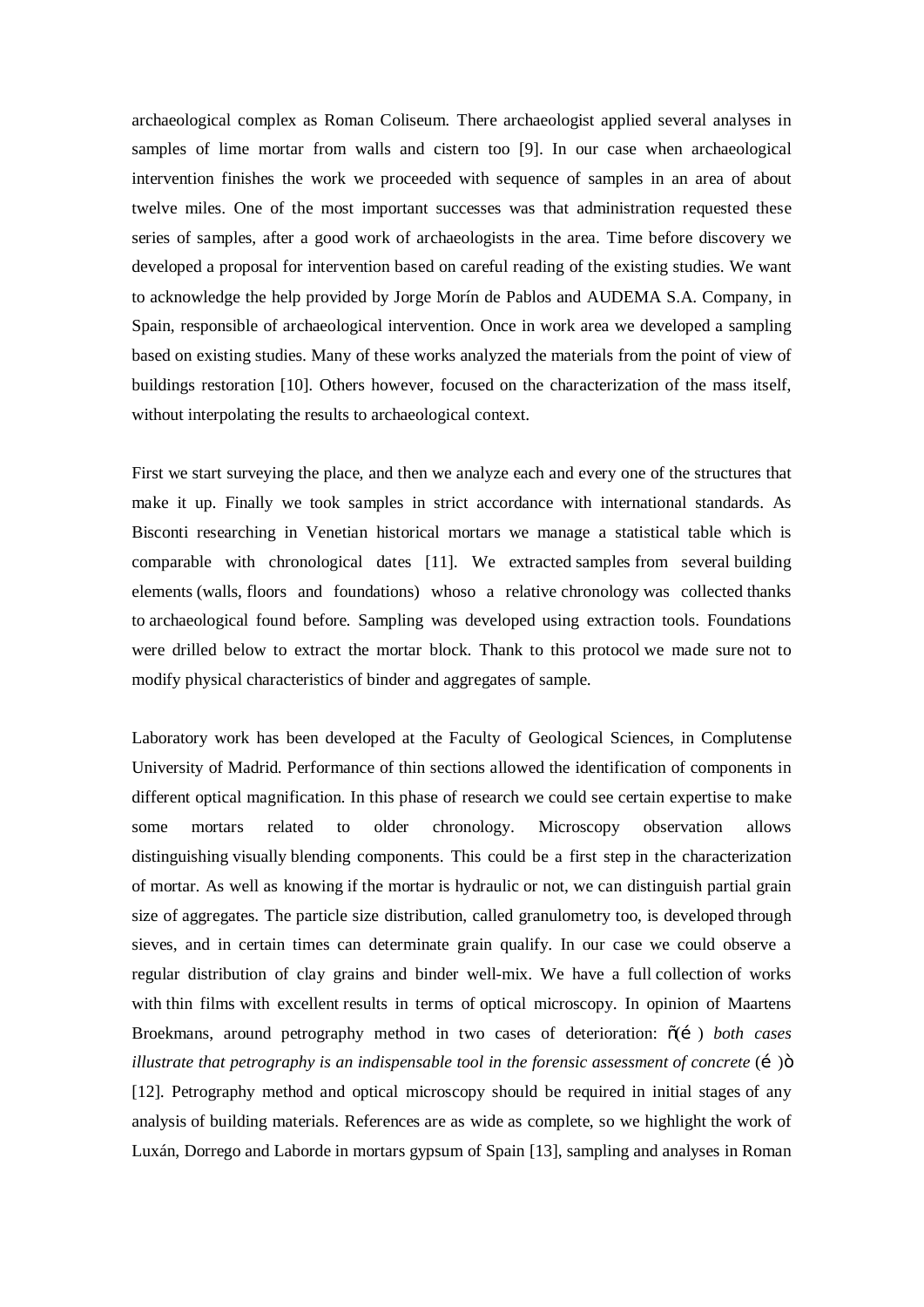Gaul baths developed by François Rassineux staff [14] and research work led by Domenico Miriello about several kind of materials of construction [15].

Second part in laboratory was developing an X-Ray diffraction in Faculty of Geological Sciences too. Graphics comparison between archaeological sites is essential to understand the different occupational phases. Every samples of lime mortar has common features, such as presence of calcite and quartz in high percentages. Have also been detected by X-ray diffraction some percentages of dolomite, andalusite, illite and microcline [16]. Results were as expected, except some high-dolomite percentages present as a residual in the geological resources of the area. It has also allowed specifying the timing of different rooms. One of the most important results has been that these resources are present in the area. For example now we are capable to understand the energy cost of transporting materials to the processing site (Tab. 1).

Moreover we have the possibility of improving the lime and gypsum mortars intended for archaeological restoration. If we have a good knowledge about physicochemical characteristics of this kind of material, also we will be able to create models which optimized to enhance long-time and comply with requirements and criteria museological restoration. In this sense it has been sizable to the existence of poor performances right through ignorance the compositions of the materials to restore. This should be our main purpose in future.

These tests were destructive with sampler, but they must been completed with a rigorous visual analysis process through binocular lenses, as they are being developed in several archaeological sites [17]. Also we are currently developing a model of physical and chemical tests for these kinds of samples. As they are hydraulic mortars we pretend to know what are the physical characteristics and how is the reaction mass against water condensation. In this way physical test should be directed to determinate, in general terms, water reaction, gradual degradation by weather effects, loss of dry aggregates, loss of binder through precipitation, reaction and ruptures the surface by temperature changes Many are restored mortar outdoors, and have not been designed to withstand the weather [18].

#### **Conclusions**

Now we can compare the manufacture of a Roman mortar whose chronology we know, with another mortar in other place whose chronology is unknown. In this way we can cross the information obtained and establishes a chronological pattern between archaeological settlements. In the study areas in Spain it has been possible thanks to sampling in several archaeological sites with different chronologies and typologies. Results were used to establish a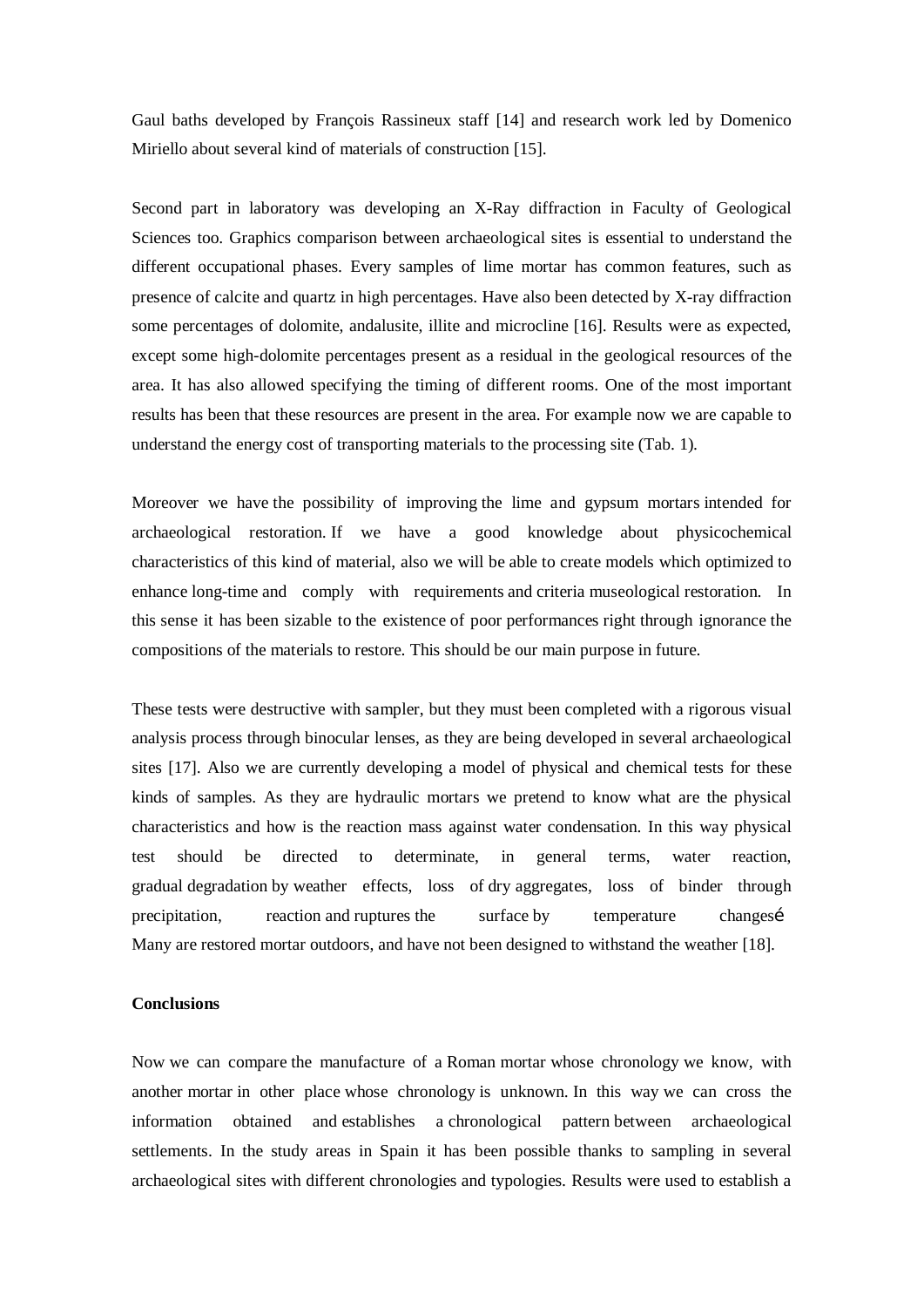system of hydraulic mortars study in areas of industrial production. At first not only allowed us to know the mineralogical components of the samples, but rather compared to the natural resources of the region.

Secondly, we have achieved to date partially different settlements depending on mortar chemical characteristics. Obviously this system should be reviewed and compared always with results of archaeological excavation. And of course comparison of results obtained in roman settlement provide us an archaeological interpretation of the area (Tab. 2)

The work we are developing from the Polytechnic University of Madrid is based on studies carried out by research groups of high prestige from Greece, Turkey or Italy. Our intention is only to establish some basic parameters and a protocol for the analysis of Roman mortars. We know the path of researchers working in Pompeii ground, in Merida landscape (Spain) or in Rhine Valley. All of them are developed testing and analysis with results that enriching the standpoint of characterization of historical mortars.

Finally we defend the use of test based on electromagnetic technology, as Raman Characterization [19], Synchrotron Radiation or Conventional Spectroscopy [20]. Consequently with this theory we defend an analytical system and testing protocol based on combining laboratory techniques and archaeological interpretation. Thanks to this we have obtained results about setting mineralogical of lime mortars, extract in clear places from settlements and dated at the same chronological line.

If we could develop the same testing system in areas like Guadalquivir valley, in archaeological complex of Sussex in England, or in roman fortifications on Danube between Leskovac and Belgrade, we would have the opportunity to learn about making models of Roman concretions. And of course would improve the results in restorations works in future.

At last we emphasise the partnership between geologists, archaeologists and architects. Likewise, researchers should insist governments to include this kind of analytical works. Roman architecture can hardly be known only using Greco-Roman sources.

## **References**

[1] Bessac, J. C. (1999): "L´Archéologie de la pierre de taille". In: *La construction en pierre*. Collection Archéologiques. Paris. Pp. 9-52.

[2] Brogiolo, G. P. (1988): *Archeologia dell´edilizia storica. Documenti e metodi*. Como.

[3] Donati, P. (1990): *Legno, pietra e terra. L´Arte del costruire*. Florencia.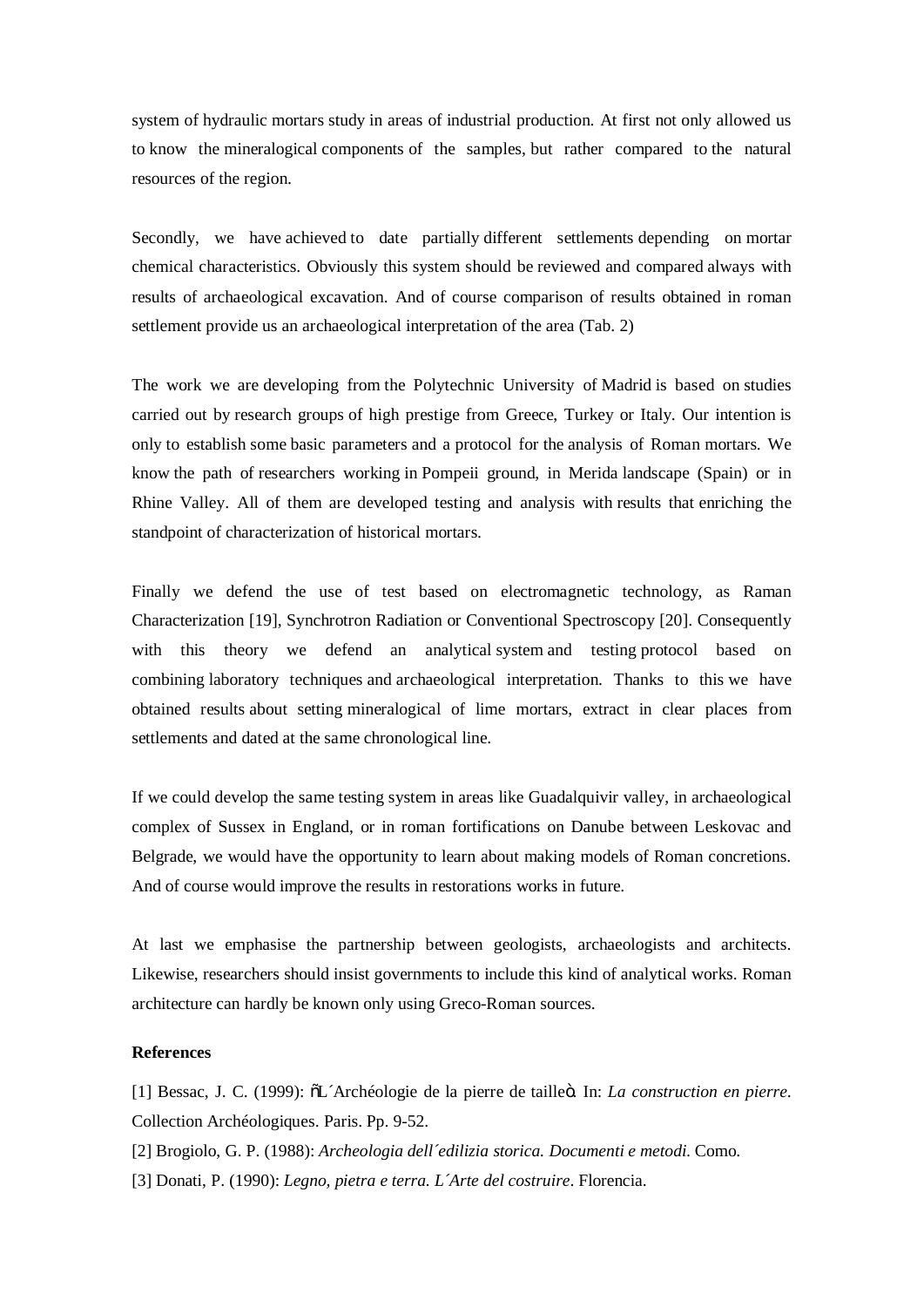[4] Ortega, L. A., Zuluaga, M. C., Alonso-Olazabal, A., Insausti, M. & Ibáñez, A. (2008):  $\delta$ Geochemical characterization of Archaeological lime mortars: provenance inputs $\delta$ . In: *Archaeometry*, issue 50, chapter 3. Oxford University. Pp. 387-408.

[5] Dix, Brian (1982):  $\delta$ The manufacture of lime and it uses in the Western Roman Provinces $\delta$ . In: *Oxford Journal of Archaeology*, issue 1. Classics Royal Holloway Department and Bedford New Collage. London. Pp. 331-346.

[6] Rassineux, F., Petit, J. C. & Meunier, A. (1989):  $\tilde{o}$ Ancient analogues of modern cement: Calcium Hydrosilicates in mortars and concretes from gallo-roman thermal baths of Western Franceö. In: *Journal of the American Ceramic Society*, issue 72, chapter 6. Pennsylvania University. Pp. 1026-1032.

[7] Veiga, M. R., Velosa, A. & Magalhaes, A. (2009):  $\delta$ Experimental application of mortars with puzzolanic additions: Characterization and performance evaluationö. In: *Construction and Building Materials*, 23. Elsevier. Pp. 318-327.

[8] Moropoulou, A., Polikreti, K., Bakolas, A. & Michailidis, A. (2003):  $\tilde{o}$ Correlation of physicochemical and mechanical properties of historical mortars and classification by multivariate statistics". In: *Cement and Concrete Research*, nº 33. Pergamon-Science Direct. Pp. 891-898.

[9] Silva, D. A., Wenk, H. R. & Monteiro, P. J. M. (2005):  $\delta$ Comparative investigation of mortars from Roman Coliseum and cisternö. In: *Thermochimica Acta*, number 438. Elsevier-Science Direct. Pp. 35-40.

[10] Moropoulou, A., Bakolas, A., Moundoulas, P. & Camak, A.S. (1999): ö'Compatible restoration mortars for Hagia Sophia earthquake protectionö. In: *Earthquake Resistant Engineering Structures*, Compatible Restoration, chapter 78. Pp. 522-531.

[11] Biscontin, G., Pellizon Birelli, M. & Zendri, E. (2002):  $\tilde{o}$ Characterization of binders employed in the manufacture of Venetian historical mortarsö. In: *Journal of Cultural Heritage*, nº 3. Elsevier. Pp. 31-37.

[12] Broekmans, Maarten A. T. M. (2009):  $\delta$ Petrography as an essential complementary method in forensic assessment of concrete deterioration: two case studies<sub>"</sub>. In: *Materials Characterization*, nº 60. Elsevier. Pp. 644-654.

[13] Luxán, M. P., Dorrego, F. and Laborde, A. (1995):  $\delta$ Ancient gypsum mortars from St. Engracia (Zaragoza, Spain): Characterization. Identification of additives and treatmentsö. In: *Cement and Concrete Research*, nº 25, issue 8. Elsevier. Pp. 1755-1765.

[14] Rassineux, F., Petit, J. C. & Meunier, A. (1989):  $\delta$ Ancient analogues of modern cement: Calcium Hydrosilicates in mortars and concretes from gallo-roman thermal baths of Western France". In: *Journal of the American Ceramic Society*, volume 72, chapter 6. Pennsylvania University Press. Pp. 1026-1032.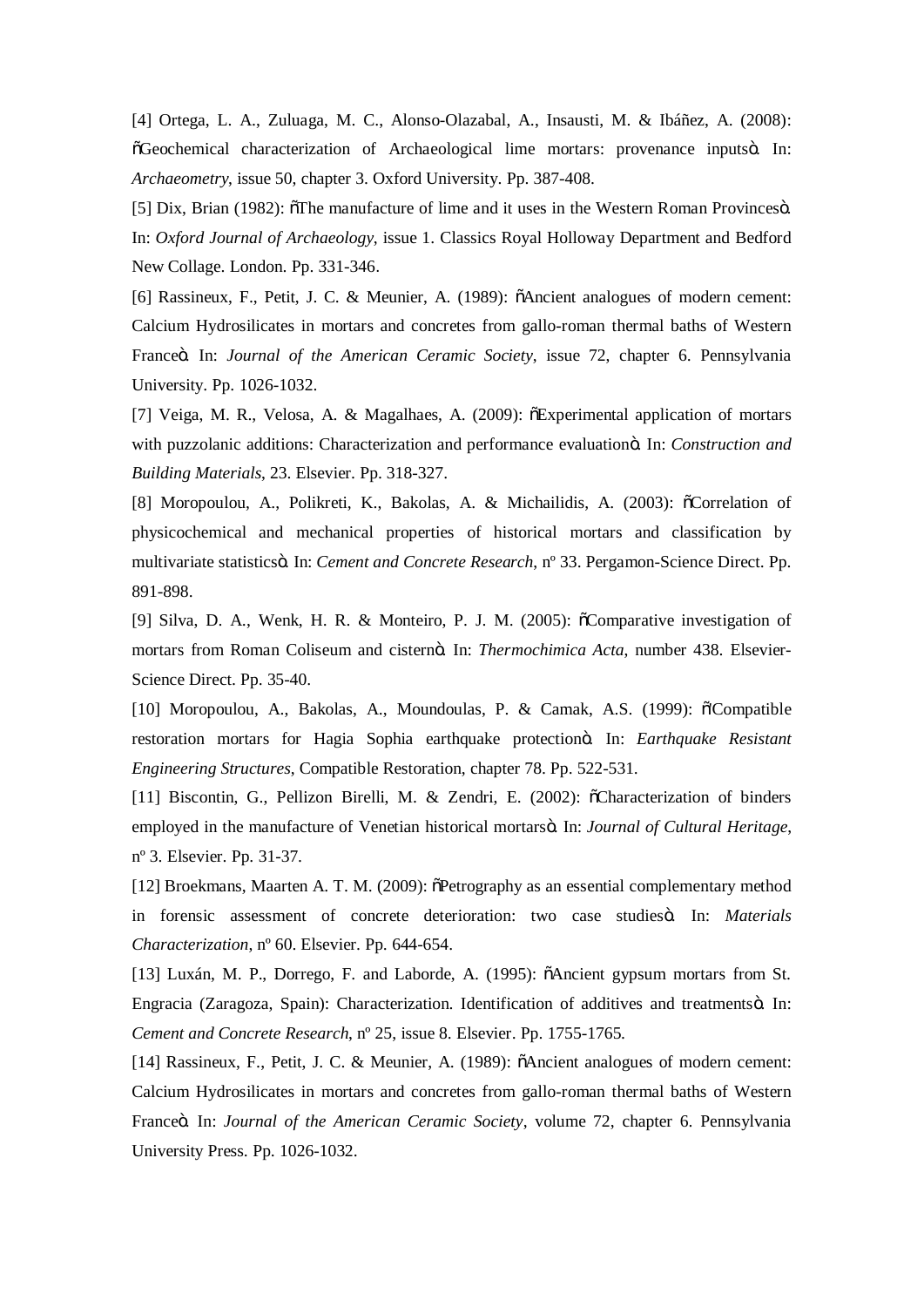[15] Miriello, D., Bloise, A., Crisci, G. M. Barrese, E. y Apollaro, C. (2010): õEffects of milling: a possible factors influencing the durability of historical mortarsö. In: *Archaeometry*, volume 52, chapter 4. Oxford University. Pp. 668-679.

[16] Sanz Arauz, D. & López Andrés, S. (2011). In press. File property of Jorge Morín de Pablos and AUDEMA S.A. Company.

[17] Blaeuer, C. & Kueng, A. (2007):  $\delta$ Examples of microscopic analysis of historic mortars by means of polarising light microscopy of dispersions and thin sectionsö. In: *Materials Characterization*, nº 58. Elsevier. Pp. 1199-1207.

[18] El-Turki, Adel, Ball, R. J., Carter, M. A., Wilson, M. A., Ince, C. y Allen, G. C. (2010):  $E$  Effect of dewatering on the Strength of lime and cement mortars o. En: *Journal of the American Ceramic Society*, 93, chapter 7. Pennsylvania University. Pp. 2074-2081.

[19] Castriota, M., Cosco, V., Barone, T., de Santo, G., Caraza, P. & Cazzanelli, E. (2008):  $\ddot{\text{o}}$ Micro-Raman characterizations of Pompeii $\alpha$  mortarsö. In: *Special Issue of XX Italian Conference on Raman Spectroscopy and Non Linear Effects, Journal of Raman Spectroscopy, On Line Edition*, volume 39, chapter 2. Pp. 295-301.

[20] Duran, A., Jiménez de Haro, M. C., Pérez-Rodríguez, J. L., Franquelo, M. L., Herrera, L. K. & Justo, A. (2010):  $\delta$ Determination of pigments and binders in Pompeian Wall paintings using Synchroton Radiation 6High Resolution X-Ray Powder Diffraction and Conventional Spectroscopy- chromatographyö. In: *Archaeometry*, 52, chapter 2. Oxford University Press. Pp. 286-307.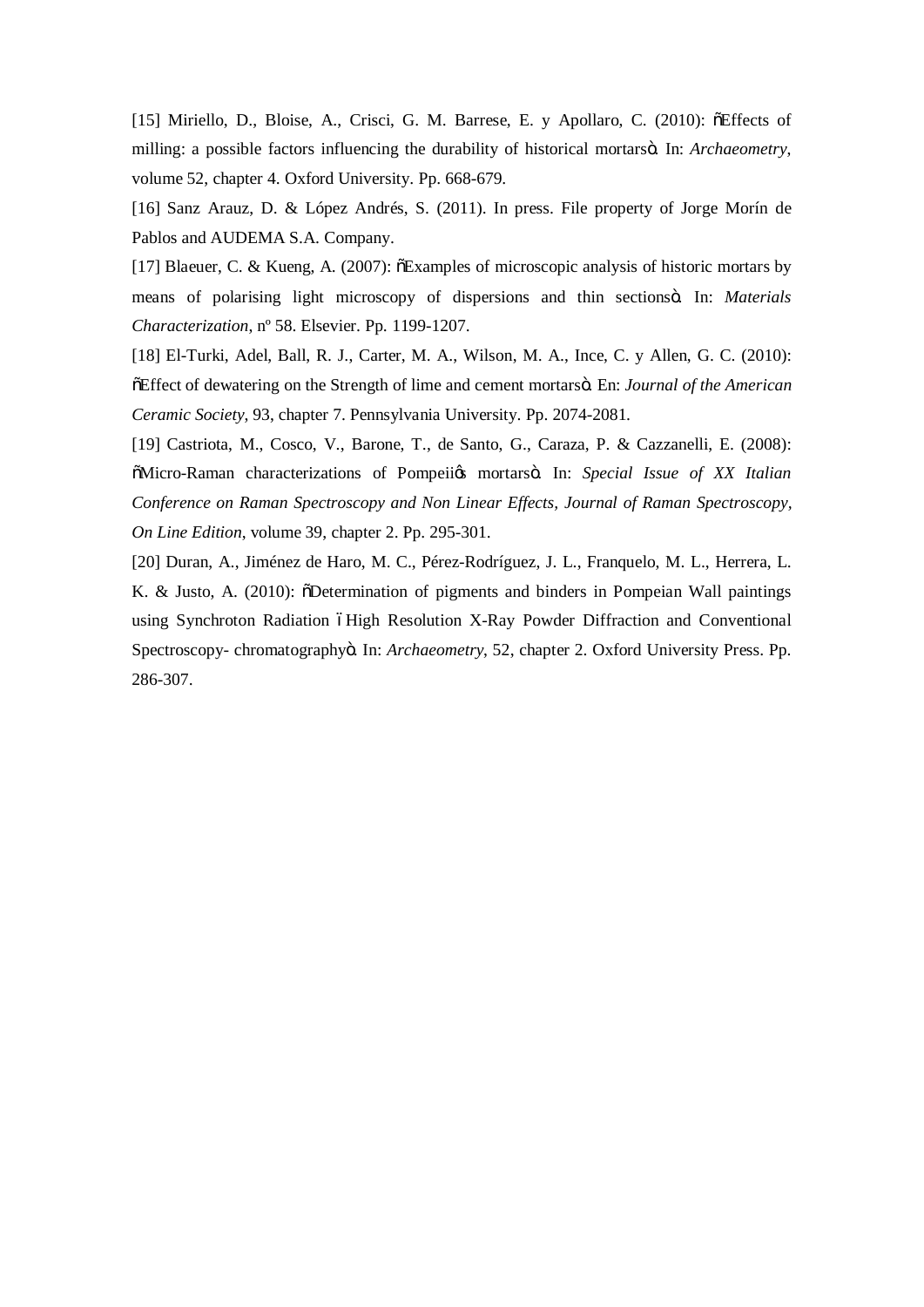# **TABLES AND GRAPHS**

| <b>Settlement</b><br><b>Sampled</b> | Roman villae<br><b>Mining areas</b>                          | <b>Extraction</b><br><b>Procedure</b> | <b>Mechanical</b><br>with appropiate tools<br>Stored in location of          |
|-------------------------------------|--------------------------------------------------------------|---------------------------------------|------------------------------------------------------------------------------|
|                                     | <b>Pre-industrial areas</b>                                  |                                       | each sample                                                                  |
| <b>Areas</b><br><b>Sampled</b>      | <b>Production and</b><br>habitable zones                     | <b>Macroscopic</b><br><b>Testing</b>  | <b>Stereoscopic check</b><br>(Binocular lenses)<br><b>Taking photographs</b> |
|                                     |                                                              |                                       |                                                                              |
| <b>Structures</b>                   | <b>Decantation pools</b><br>and trays<br><b>Rooms floors</b> | <b>Microscopic</b>                    | <b>Optical microscopy</b><br><b>X-Ray Diffraction</b>                        |
| <b>Sampled</b>                      | Soil pressing<br><b>Buckets and other</b>                    | <b>Testing</b>                        |                                                                              |

Tab. 1. Procedure carried out during analyzes of Roman lime mortars in Polytechnic

University of Madrid, ETSAM.